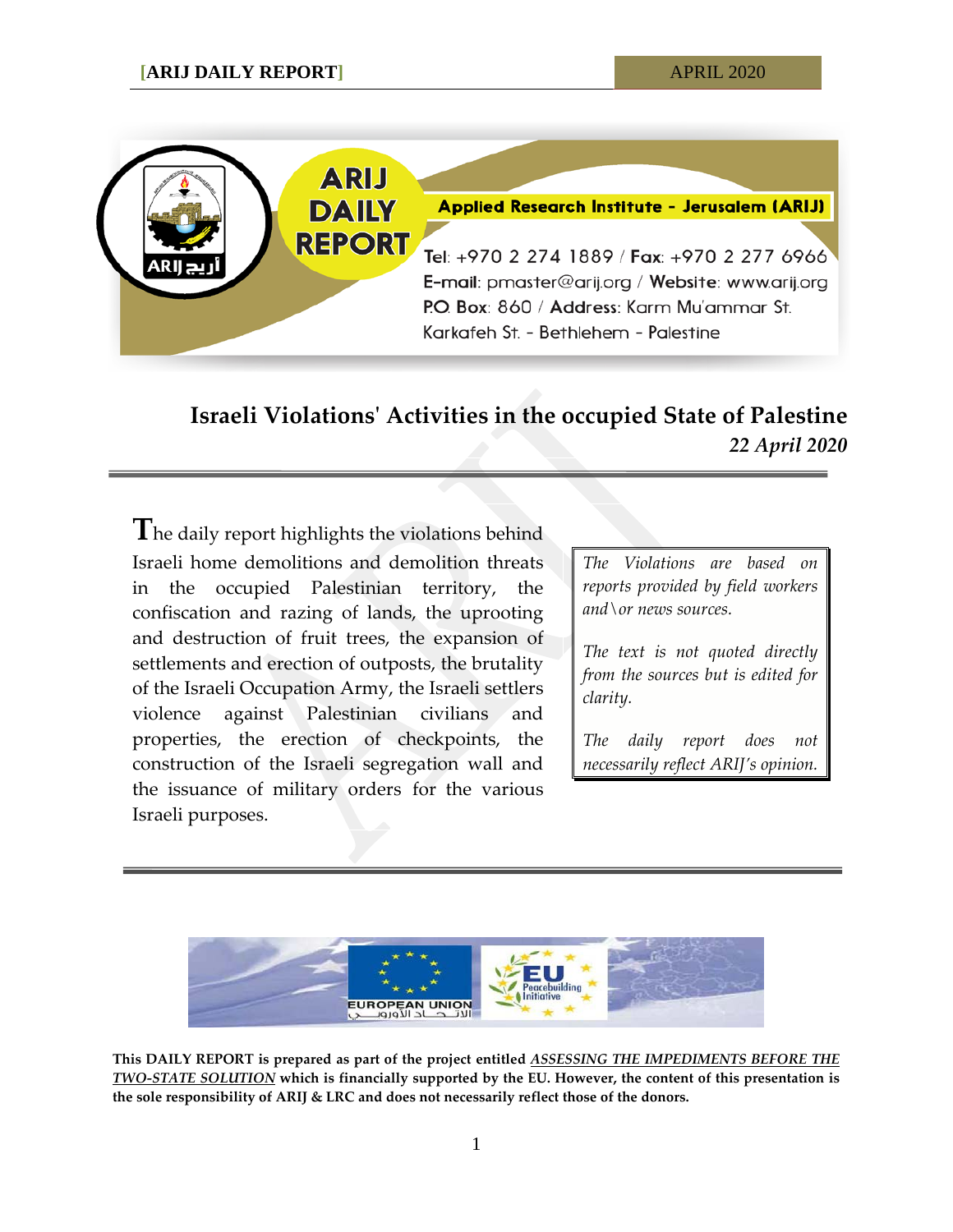## **Violations of the Israeli occupation Army**

- The Israeli Occupation Army (IOA) moved into al-Sawahrah eastern village, southeast of occupied East Jerusalem. They raided and searched family houses of Ibrahim Mohammed 'Ali Halsah (25), who was killed at al-Container military checkpoint, east of Bethlehem. In the meantime, dozens of Palestinian young men protested the invasion while the latter responded with live and rubber bullets and tear gas canisters. As a result, a civilian was shot with a rubber bullet and another civilian sustained wound in his. The IOA arrested 3 civilians, including Ibrahim, mother, 'Aeshah Halsah (54) before they withdrew from the village. (PCHRGAZA 22 April 2020)
- The Israeli Occupation Army (IOA) reinforced with several military vehicles, moved into Deir Samit village, southwest of Hebron Governorate. They raided and searched Ra'fat Nimir Masalma's (19) house and detained him. (PCHRGAZA 22 April 2020)
- The Israeli Occupation Army (IOA) reinforced with several military vehicles, moved into Abu Roman area, south of Hebron. They raided and searched Anas Ali al-Najjar's (24) house and detained him. (PCHRGAZA 22 April 2020)
- The Israeli Occupation Army (IOA) reinforced with several military vehicles, moved into Deir Jarir, northeast of Ramallah. They raided and searched several houses and detained Abdul Rahman Mosbah Olwi (21). It should be noted that Olwi is a student at Birzeit University. (PCHRGAZA 22 April 2020)
- The Israeli Occupation Army (IOA) reinforced with several military vehicles and bulldozers, moved 100-meters from the border fence with Israeli into al-Shouka neighborhood, east of Rafah, south of the Gaza Strip. They leveled and combed lands before they redeployed again. (PCHRGAZA 22 April 2020)
- The Israeli Occupation Army (IOA) moved into al-Issaweya village, northeast of the occupied East Jerusalem. They raided and searched several houses and detained (3) civilians including a child: Mohammed Awni Ateya (15), Mohammed Omar Ateya (20), and Ahmed Jamal Ateya (24). (PCHRGAZA 22 April 2020)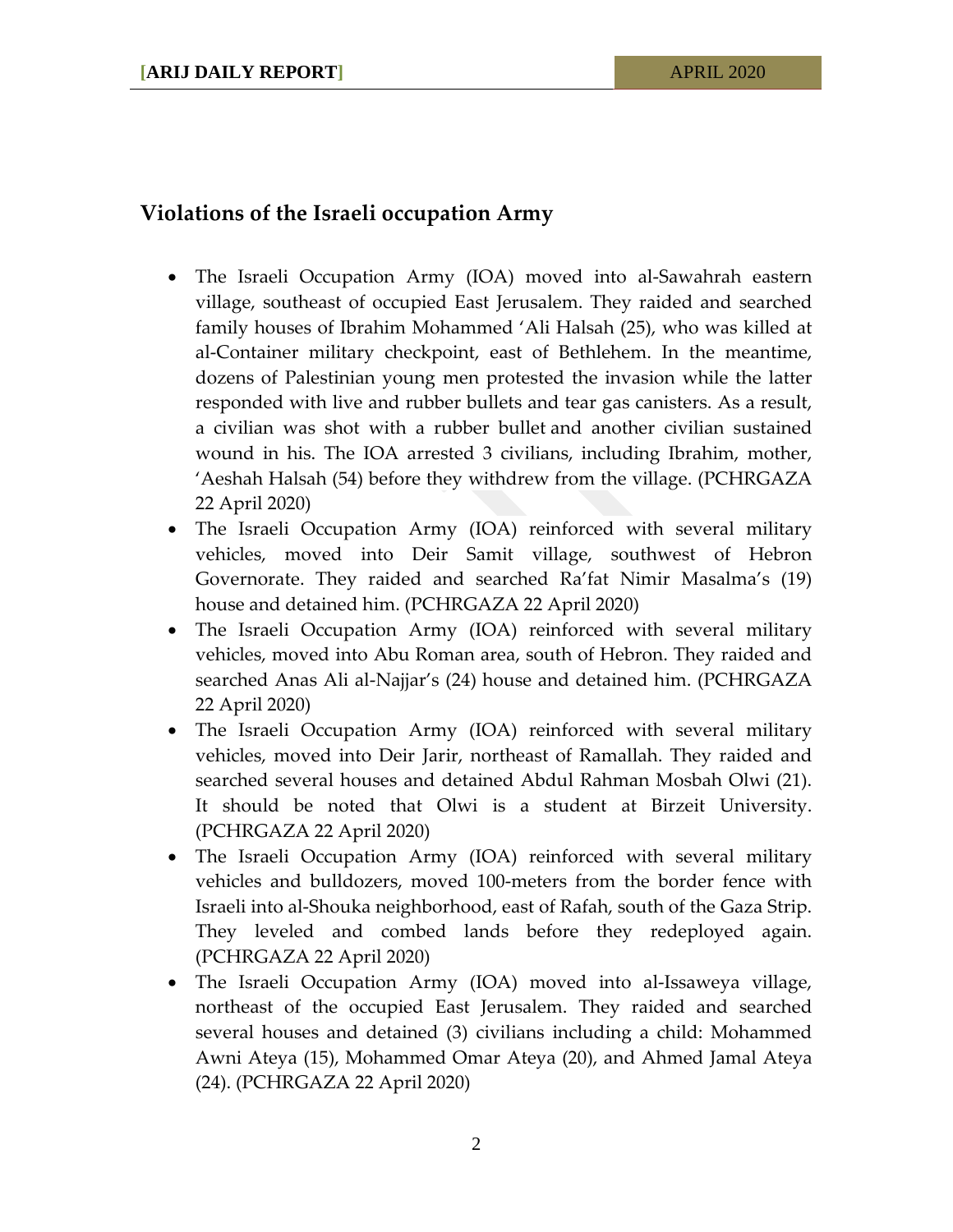- The Israeli Occupation Army (IOA) carried out (3) incursions in Betounya, al-Jalazoun refugee camp, and Sarda villages in Ramallah. No arrests were reported. (PCHRGAZA 22 April 2020)
- Dozens of Palestinians from the northern West Bank village of Qusra clashed with Israeli occupation Army (IOA) after the army blocked the main access road to their village with cement blocks. The army blocked the main entrance to the village, located south of the city of Nablus, leading to clashes with the village residents who were protesting the closure. The IOA fired rubber-coated metal bullets and teargas canisters at the stone-throwing residents causing several injuries, all light. Closing the main entrance causes serious movement problem for the village residents. (WAFA 22 April 2020)
- Israeli military vehicles infiltrated the southern Gaza Strip border near the city of Rafah and razed land. Six military vehicles breached the border east of Rafah and razed land while shooting in the air, before returning to their base inside Israel. (WAFA 22 April 2020)
- Clashes erupted with the Israeli occupation Army (IOA) in the village of Umm Safa, northwest of Ramallah. The IOA stormed the village, which led to clashes, during which the IOA fired a barrage of sound and tear gas bombs at Palestinians. The IOA also closed the eastern and western entrances to the village. (WAFA 22 April 2020)

### **Israeli Settler Violence**

- Israeli settlers, planted trees on Palestinian-owned land, in the southern occupied West Bank, with the intent of stealing the land. Israeli settlers planted olive trees on the property of Zeinab Abu Sneineh, near the village of Irta, south of the city of Bethlehem. (IMEMC 22 April 2020)
- Israeli settlers assaulted a Palestinian shepherd and stole his livestock in Masafer Yatta in the southern Hebron hills. Two settlers assaulted the shepherd, a resident of the Khirbet Qwiwis village, while he was grazing his livestock and stole two sheep before fleeing the scene. (WAFA 22 April 2020)

### **Home Demolition & Demolition threats**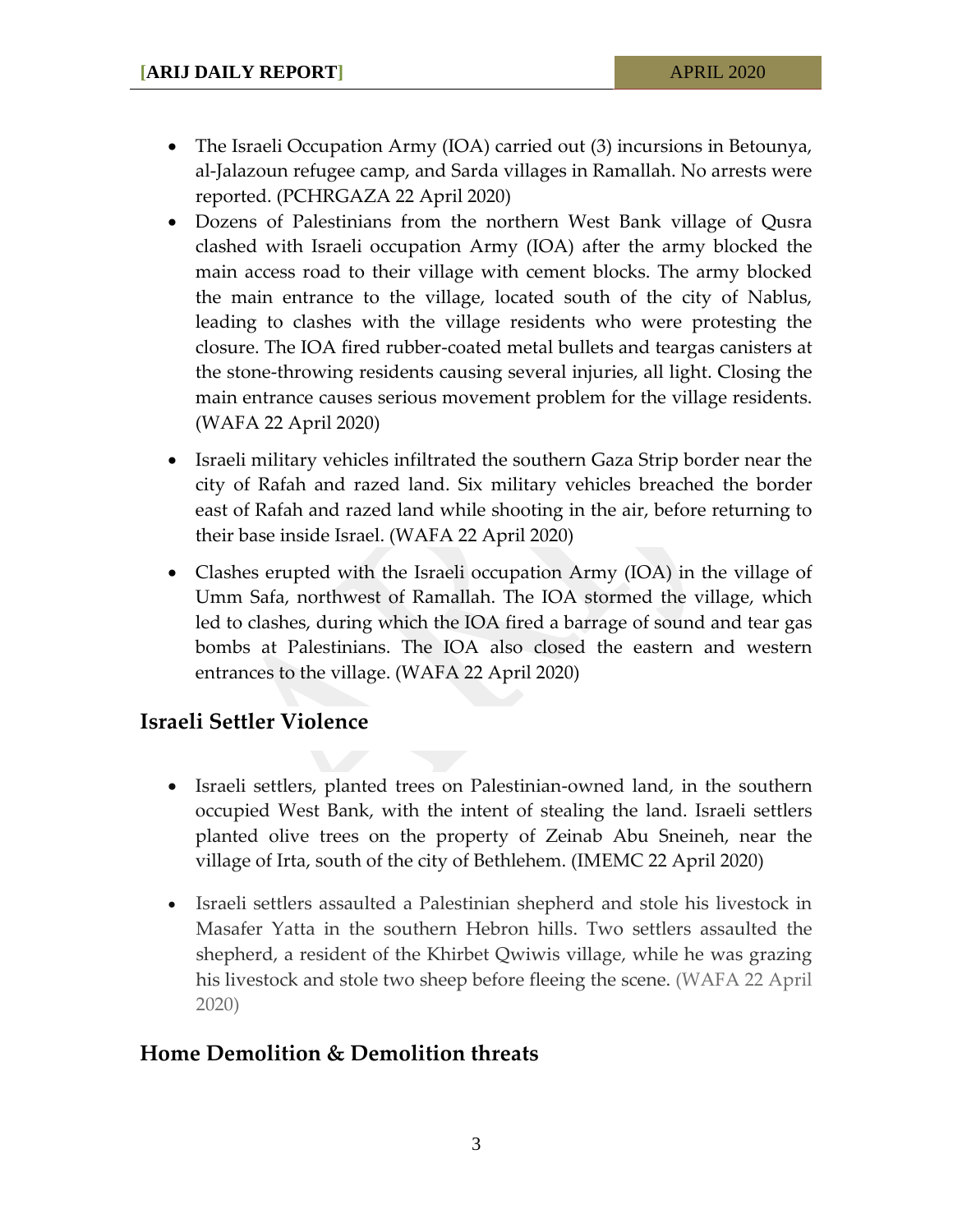- The Israeli army informed a Palestinian farmer in the southern occupied West Bank, that a structure he set up on *his* land will be demolished under the pretext of lack of a building permit. The occupation army presented Mohammad Abu Hammad, a demolition notice for his 120-square-meter agricultural structure in Jourat al-Shamaa village, south of Bethlehem. (IMEMC 22 April 2020)
- The Israeli occupation Army (IOA) notified the demolition of two inhabited Palestinian homes in Umm Rukba area in the town of Al-Khader, south of Bethlehem, within 96 hours. The two houses are owned by Muhammad Ya`qub Da`du 'and Muhammad Ibrahim Da`du, on the pretext of not licensing. (WAFA 22 April 2020)

#### **Other**

• Israeli so called "Defense" Minister, Naftali Bennett, decided that Israel will stop providing the necessary Coronavirus tests for cases from the Israeli-besieged Gaza Strip. Bennet's decision came following a series of discussions among Israeli army officials that have so far failed to approve conducting tests for fifty potential Gaza-based Coronavirus patients. The decision came shortly after the Israeli army allowed entry and testing of 100 samples from Gaza, based on coordination between Israel and other relevant international health organizations. The testing took place in a nearby Israeli military site, called Tservin, with the help of the Israeli government's so-called 'coordinator' for the occupied Palestinian territories. The Israeli 'coordinator' has recently helped bring Coronavirus samples from Gaza, via the Israel-controlled Erez checkpoint in north of the coastal enclave. Bennett's latest order has reportedly been made with a series of other Israeli army decisions. An Israeli military source, quoted on condition of anonymity said, "It is a mistake that Israel stops doing such tests for Gaza's potential patients. Preventing the spread of Coronavirus tests comes in Israel's best interest, as Gaza is directly adjacent to Israeli communities, in south of the country". Over the past several weeks, Palestinian health ministry officials in the Israeli-besieged Gaza Strip have been appealing to all concerned international bodies to ship much needed testing kits for the Coronavirus, so the health ministry itself can carry out the tests. (IMEMC 22 April 2020)